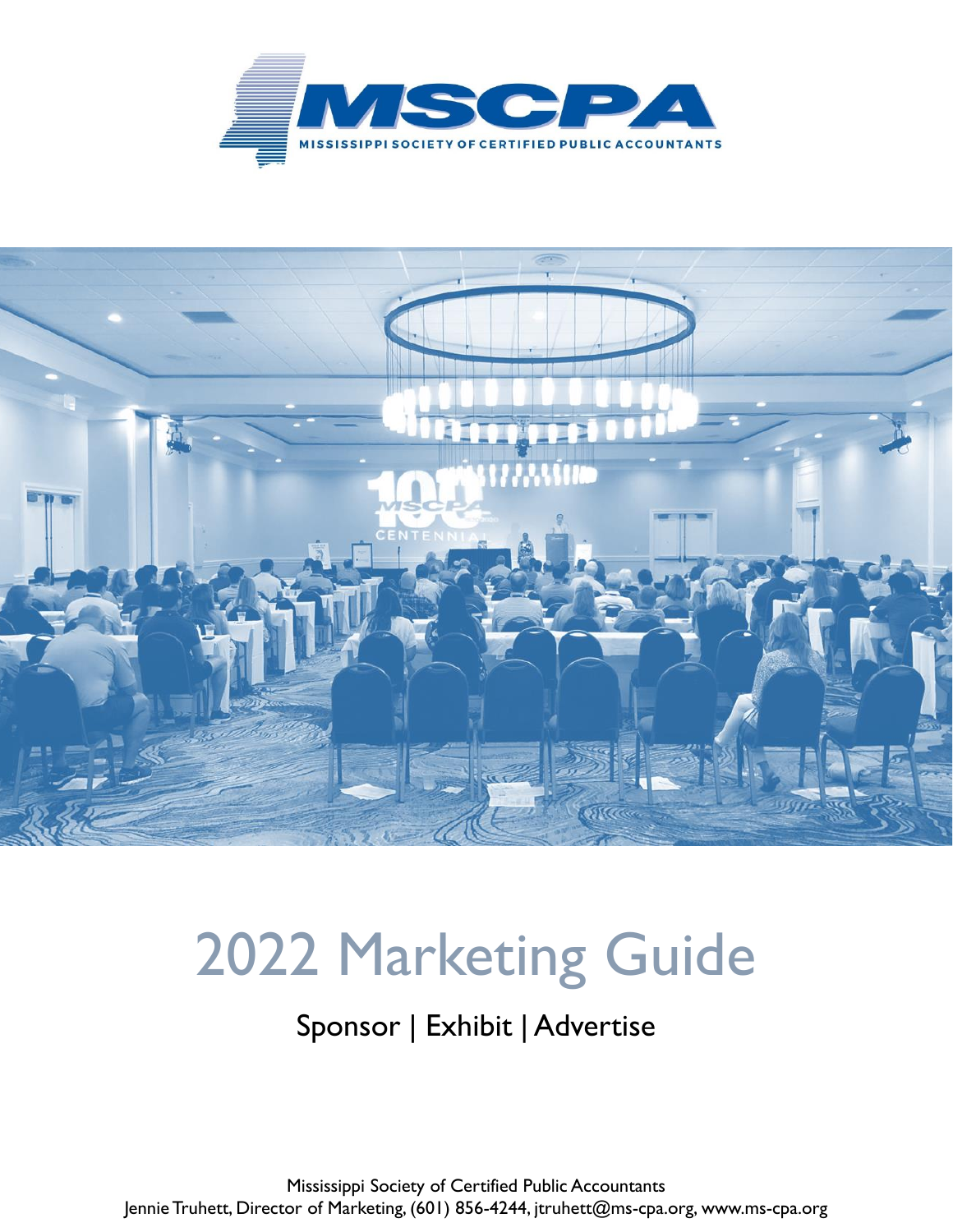# MSCPA by the Numbers

MSCPA is here to help you expand your reach and build your business by connecting you with nearly 2,700 CPAs, CFOs, and other accountingrelated business professionals from around the state.

### 2,672 Members

96% CPA Members 4% Associate/Candidate Members

#### **Gender**

59% Male 41% Female

### Age

1% 25 or younger 13% 26-35 years 16% 36-45 years 21% 46-55 years 23% 56-65 years 26% over 65 years

#### Members by Business

57% Public 33% Industry 4% Education 4% Government 2% Legal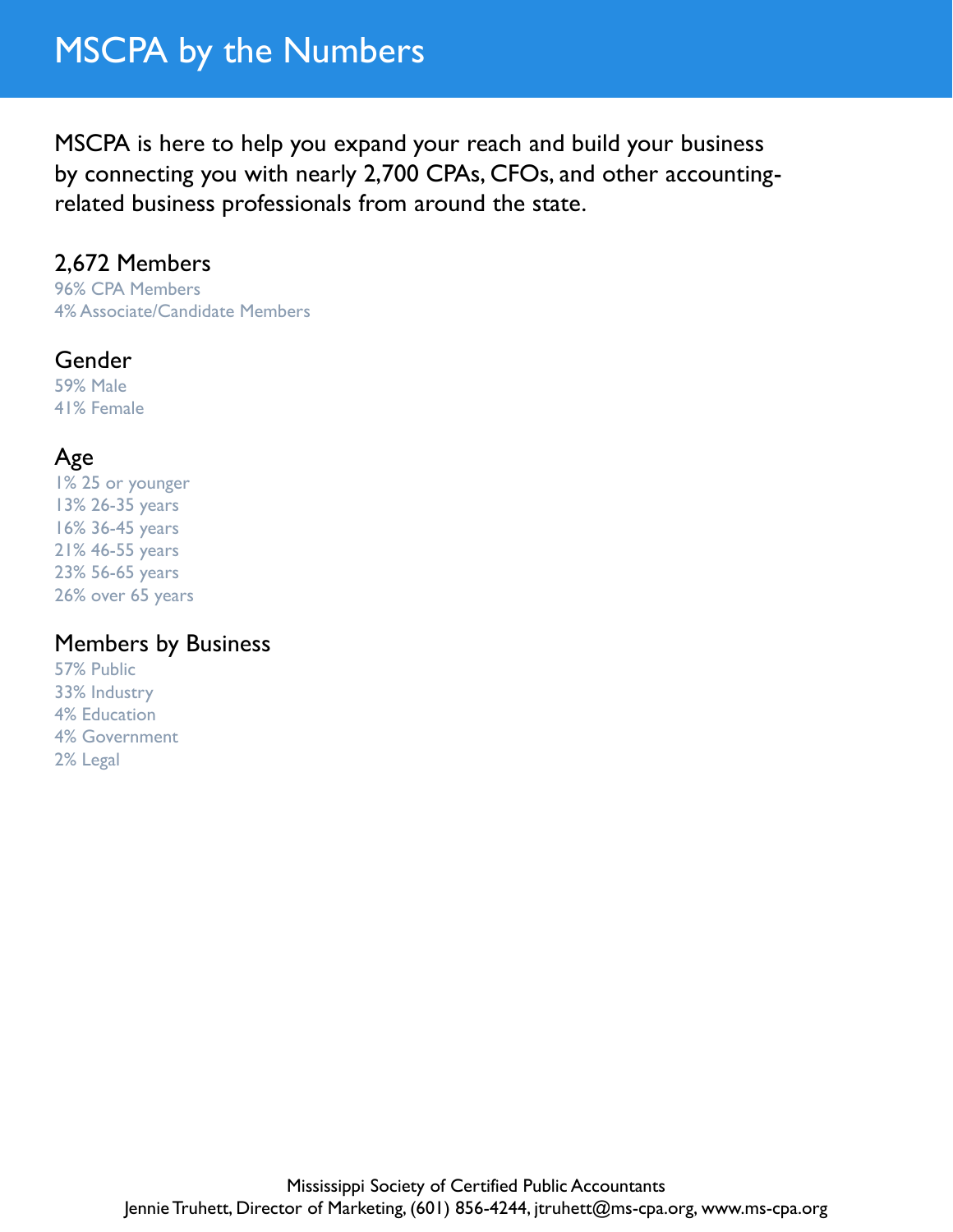Conferences and Convention provide a unique and exciting opportunity to network with your target market, promote your name and interests, and explain your products and services.

| <b>Date</b> | <b>Event</b>                                                        | <b>Estimated Attendance</b> | <b>Location</b> |
|-------------|---------------------------------------------------------------------|-----------------------------|-----------------|
| April 27    | Young CPA Conference                                                | 80                          | Ridgeland       |
| May 12      | <b>Accounting &amp; Auditing Conference</b>                         | 60                          | Ridgeland       |
| May 16-17   | <b>Technology Conference</b>                                        | 100                         | Ridgeland       |
| May 19-20   | <b>Business &amp; Industry Management Development</b><br>Conference | 35                          | Ridgeland       |
| June 22-26  | <b>Annual Convention</b>                                            | 200                         | Destin          |
|             | August 18-19 Governmental Accounting & Auditing Conference          | 215                         | Ridgeland       |
| August 23   | <b>Banking and Finance Conference</b>                               | 80                          | Ridgeland       |
| August 25   | <b>Agricultural and Farm Activities Conference</b>                  | 65                          | Ridgeland       |
| Sept 20     | Not-for-Profit Conference                                           | 125                         | Ridgeland       |
| Sept 22     | <b>Health Care Services Conference</b>                              | 55                          | Ridgeland       |
| Oct 20      | <b>Industry Conference</b>                                          | 50                          | Ridgeland       |
| October 28  | <b>Accounting Education Conference</b>                              | 65                          | Ridgeland       |
| Nov 17      | <b>Business Valuation and Litigation Conference</b>                 | 40                          | Ridgeland       |
| Dec 7-8     | Mississippi Tax Institute                                           | 135                         | Jackson         |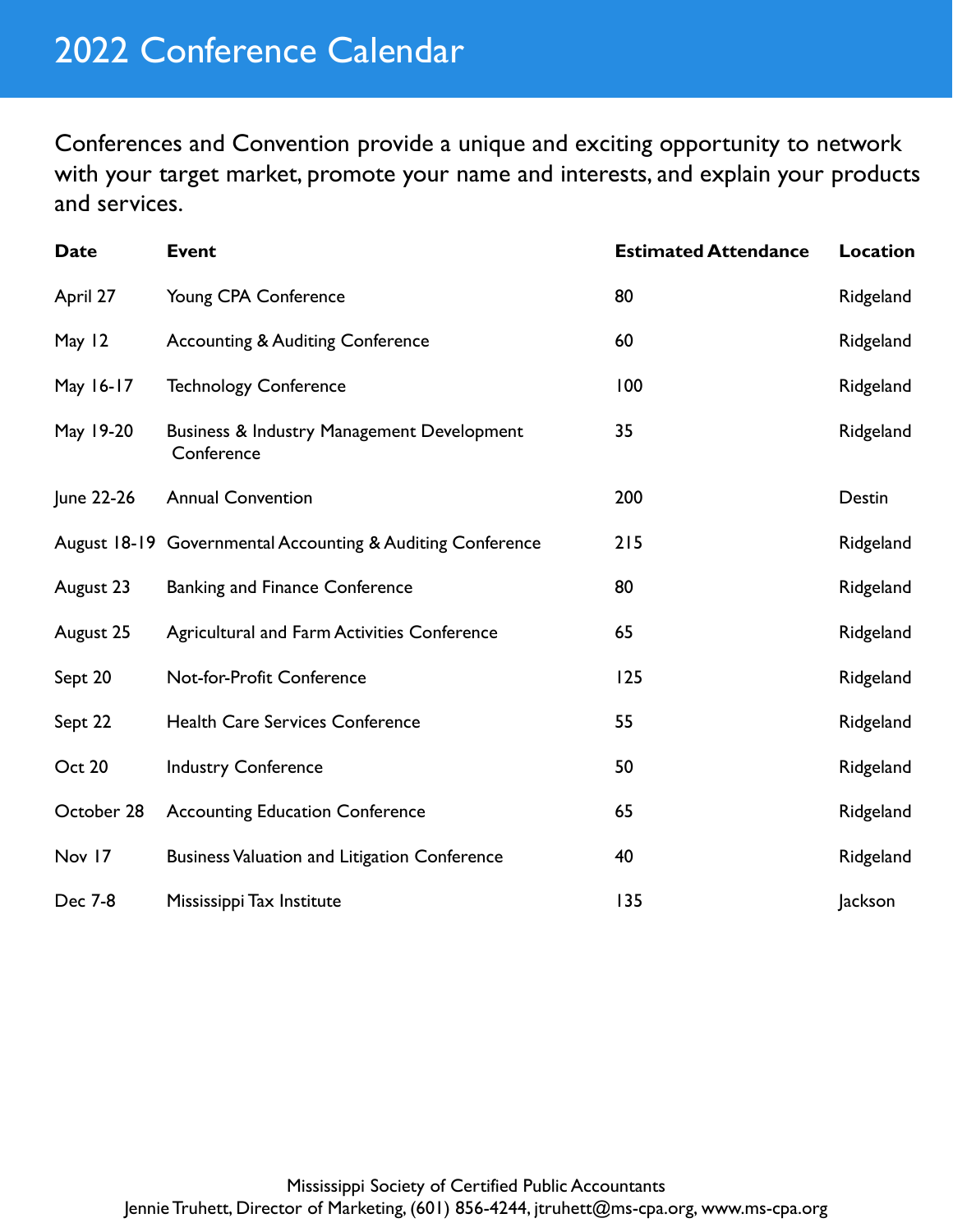#### Gold Sponsor

- Announcement as premium event sponsor
- Podium time for address about your company
- 1/3 page ad in MSCPA Newsletter, supplied and scheduled by sponsor
- Event signage on screen during event breaks/lunch
- Logo on conference promotion materials, website and MSCPA event emails
- Social media recognition

#### Silver Sponsor

- Announcement as event sponsor
- Event signage on screen during event breaks/lunch
- Logo on conference promotion materials, website and MSCPA event emails
- Social media recognition

#### Bronze Sponsor

- Announcement of support at event
- Event signage on screen during event breaks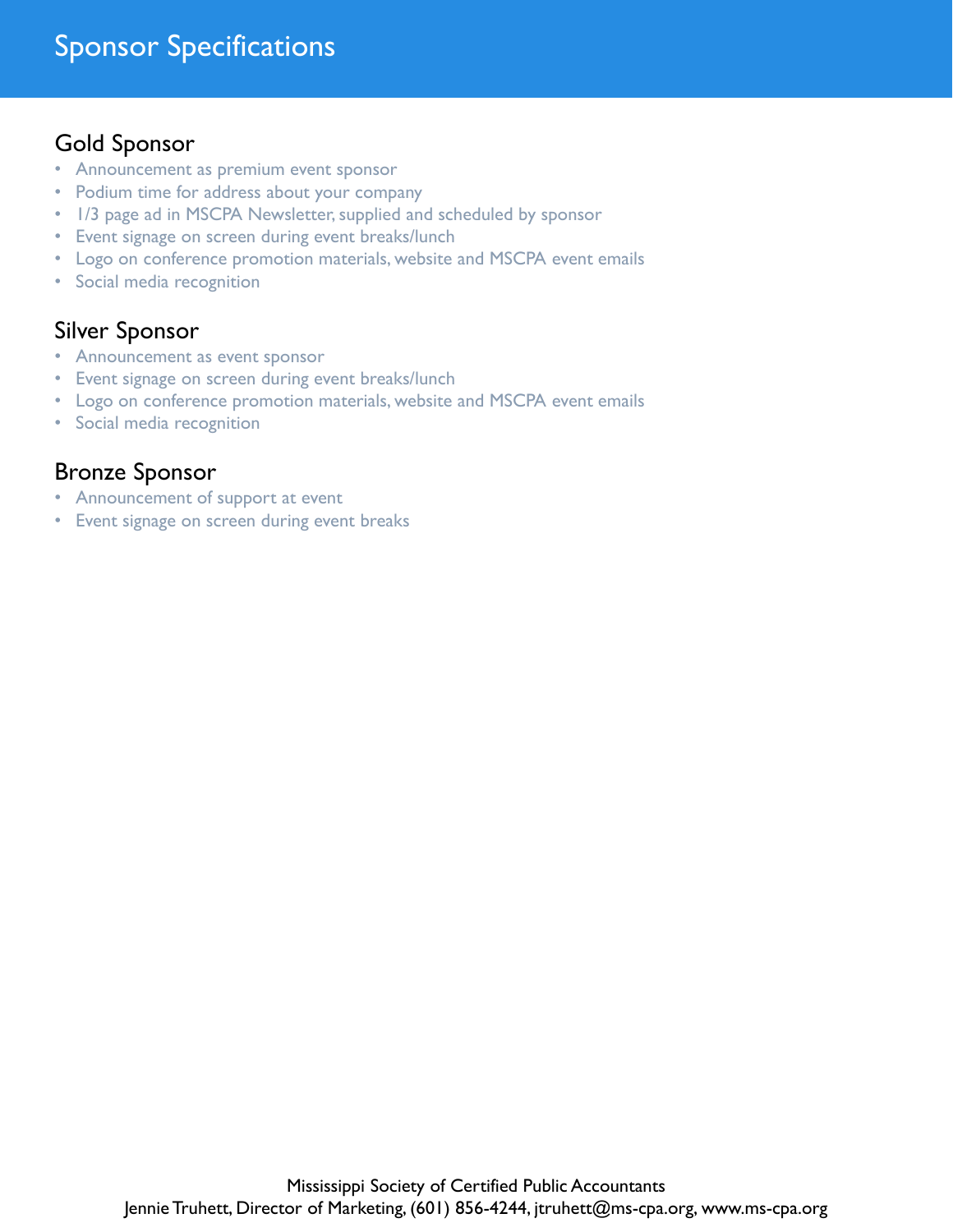# Sponsor Specifications

#### Young CPA Conference – April 27

- Gold Sponsor \$500
- Silver Sponsor \$350
- Bronze Sponsor \$200

#### Accounting & Auditing Conference – May 12

- Gold Sponsor \$500
- Silver Sponsor \$350
- Bronze Sponsor \$200

#### Technology Conference – May 16-17

- Gold Sponsor \$500
- Silver Sponsor \$350
- Bronze Sponsor \$200

#### Business & Industry Management Development Conference – May 19-20

- Gold Sponsor \$500
- Silver Sponsor \$350
- Bronze Sponsor \$200

#### Governmental Accounting & Auditing Conference – August 18-19

- Gold Sponsor \$1,000
- Silver Sponsor \$500
- Bronze Sponsor \$300

#### Banking and Finance Conference – August 23

- Gold Sponsor \$1,000
- Silver Sponsor \$500
- Bronze Sponsor \$300

#### Agricultural and Farm Activities Conference – August 25

- Gold Sponsor \$500
- Silver Sponsor \$350
- Bronze Sponsor \$200

#### Not-for-Profit Conference – September 20

- Gold Sponsor \$1,000
- Silver Sponsor \$500
- Bronze Sponsor \$300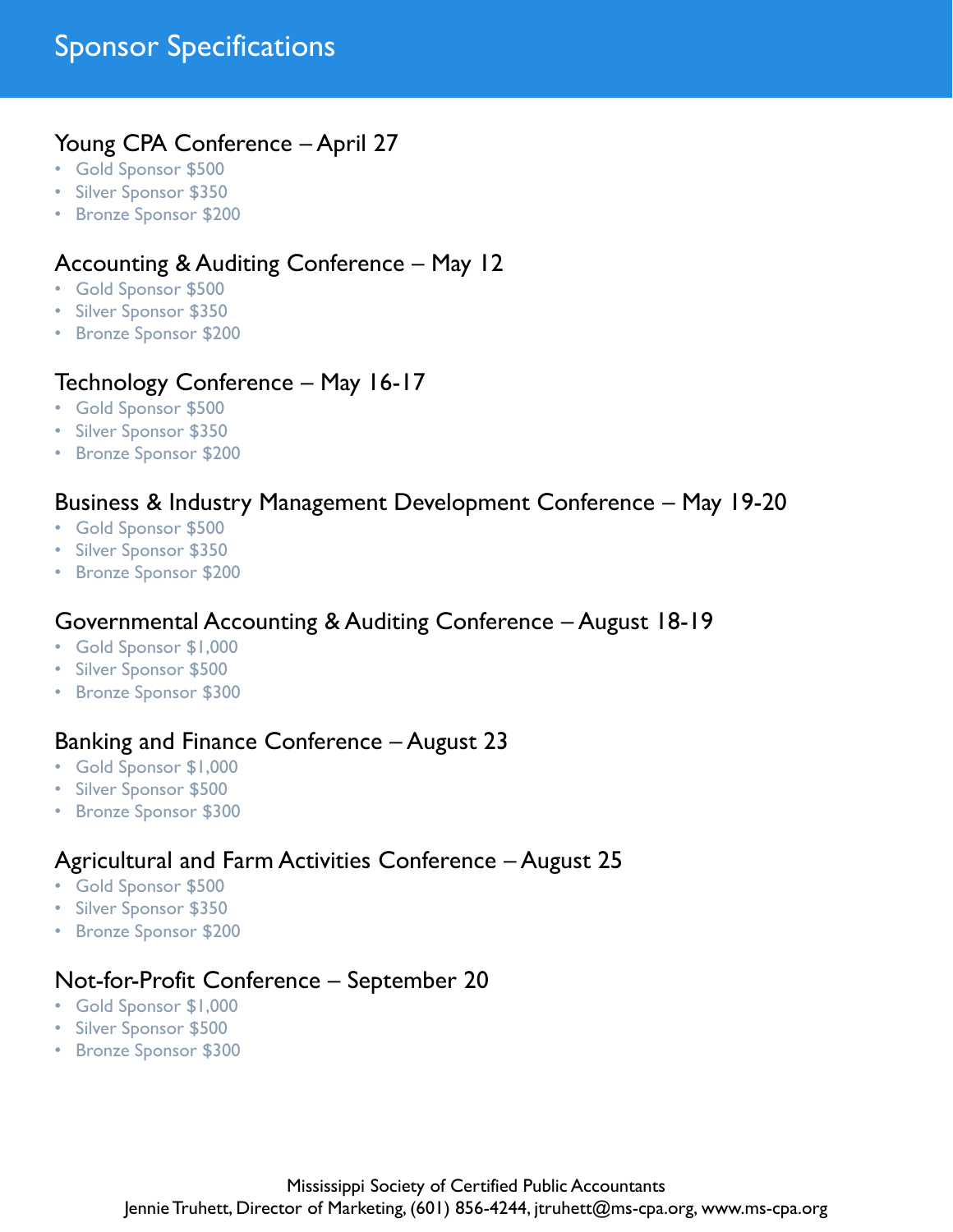#### Health Care Services Conference –September 22

- Gold Sponsor \$500
- Silver Sponsor \$350
- Bronze Sponsor \$200

### Industry Conference – October 20

- Gold Sponsor \$500
- Silver Sponsor \$350
- Bronze Sponsor \$200

#### Accounting Education Conference – October 28

- Gold Sponsor \$500
- Silver Sponsor \$350
- Bronze Sponsor \$200

#### Business Valuation and Litigation Conference – November 17

- Gold Sponsor \$500
- Silver Sponsor \$350
- Bronze Sponsor \$200

#### Mississippi Tax Institute – December 7-8

- Gold Sponsor \$1,000
- Silver Sponsor \$500
- Bronze Sponsor \$300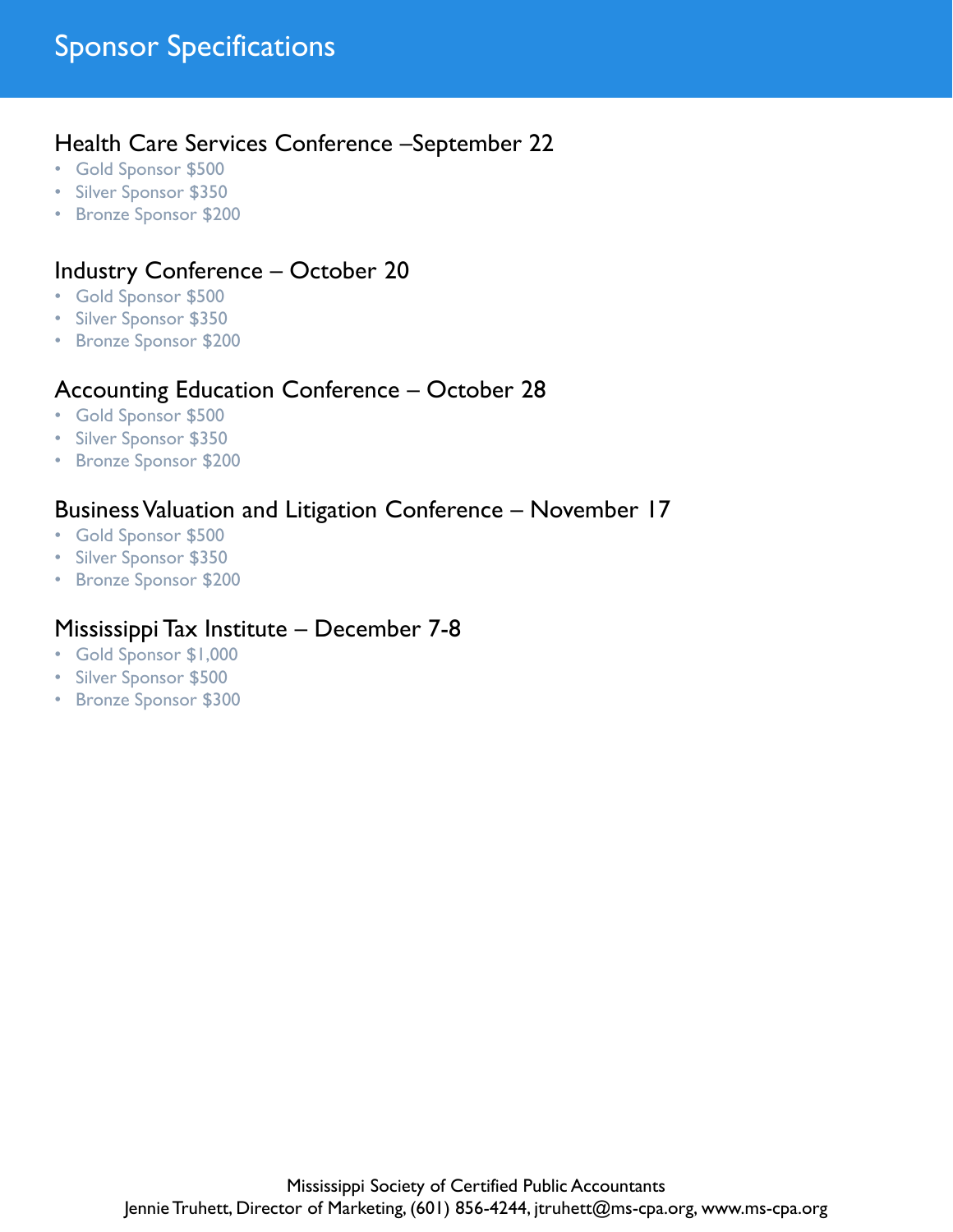# Annual Convention

Convention takes place in a resort setting with extracurricular activities so you have the opportunity to connect with attendees on a different level than at one of our traditional events.

Annual Convention – June 22-26, 2022

Sandestin Golf and Beach Resort, Destin

Average attendance 200

Sponsors get to mingle with a diverse audience of decision-makers from public accounting and industry in both a formal educational setting and during social activities. It's a unique opportunity to forge lasting business relationships and potentially lifelong friendships.

• Two-Day Exhibitor: \$695

*Sponsorship Opportunities are being planned for our 2022 Annual Convention. Contact Jennie at [jtruhett@ms-cpa.org](mailto:jtruhett@ms-cpa.org) for more information.*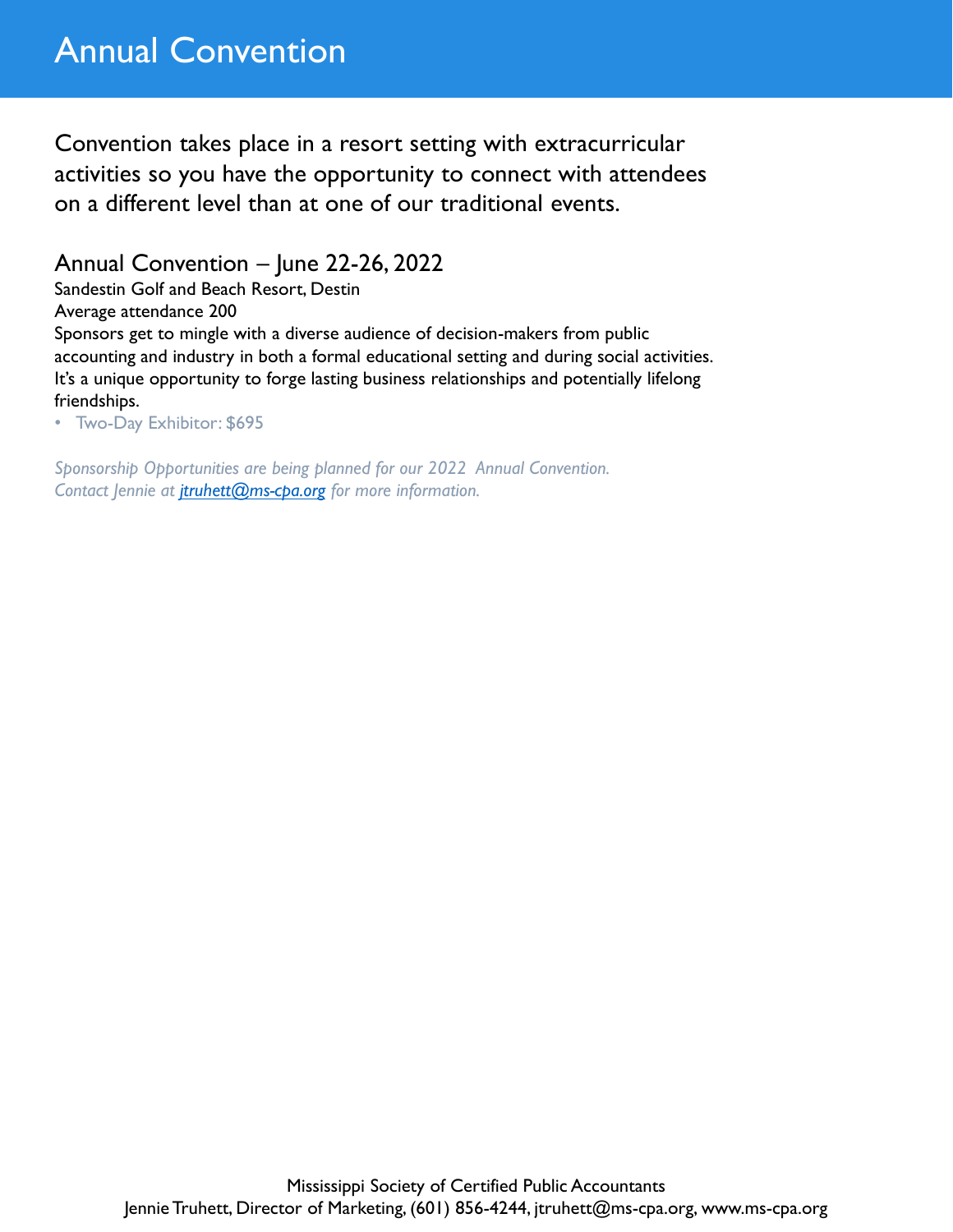# 2022 Sponsor/Exhibitor Contract

| Please sign, date and return completed<br>contract with full payment to:<br>Mississippi Society of CPAs<br>306 Southampton Row                               | Conference Sponsorship/Exhibitor<br>Opportunities<br>Please check your selections:                                                                                                             |  |  |  |
|--------------------------------------------------------------------------------------------------------------------------------------------------------------|------------------------------------------------------------------------------------------------------------------------------------------------------------------------------------------------|--|--|--|
| Ridgeland, MS 39157                                                                                                                                          | Young CPA Conference - April 27<br>$\Box$ Sponsor Level __________________                                                                                                                     |  |  |  |
| <b>Company Name</b>                                                                                                                                          | Business & Industry Management Development - May 19-20<br>$\square$ Sponsor Level ____________________<br>Accounting & Auditing Conference - May 12<br>$\Box$ Sponsor Level __________________ |  |  |  |
| <b>Type of Business</b>                                                                                                                                      |                                                                                                                                                                                                |  |  |  |
| <b>Address</b>                                                                                                                                               | Technology Conference - May 16-17<br>□ Sponsor Level ___________________                                                                                                                       |  |  |  |
| City/ZIP                                                                                                                                                     | Governmental A&A Conference - August 18-19<br>$\Box$ Sponsor Level _________________                                                                                                           |  |  |  |
| Contact                                                                                                                                                      | Banking & Finance Conference - August 23<br>$\Box$ Sponsor Level __________________                                                                                                            |  |  |  |
| Phone                                                                                                                                                        | Agricultural and Farm Activities Conference - August 25<br>$\square$ Sponsor Level ____________________                                                                                        |  |  |  |
| Email                                                                                                                                                        | Not-For-Profit Conference - September 20<br>□ Sponsor Level ________________                                                                                                                   |  |  |  |
| Amount                                                                                                                                                       | Health Care Services Conference - September 22<br>□ Sponsor Level                                                                                                                              |  |  |  |
| This contract has been approved by:                                                                                                                          | <b>Industry Conference - October 20</b><br>□ Sponsor Level __________________                                                                                                                  |  |  |  |
| Authorized Signature                                                                                                                                         | Accounting Education Conference - October 28<br>□ Sponsor Level ___________________                                                                                                            |  |  |  |
| <b>Printed Name</b>                                                                                                                                          | <b>Business Valuation Conference - November 17</b><br>$\square$ Sponsor Level ____________________                                                                                             |  |  |  |
| Date<br>Contract is not valid without signature. Signing this<br>contract indicates you have read and agree to all terms<br>and conditions contained within. | Mississippi Tax Institute - December 7-8<br>□ Sponsor Level ___________________                                                                                                                |  |  |  |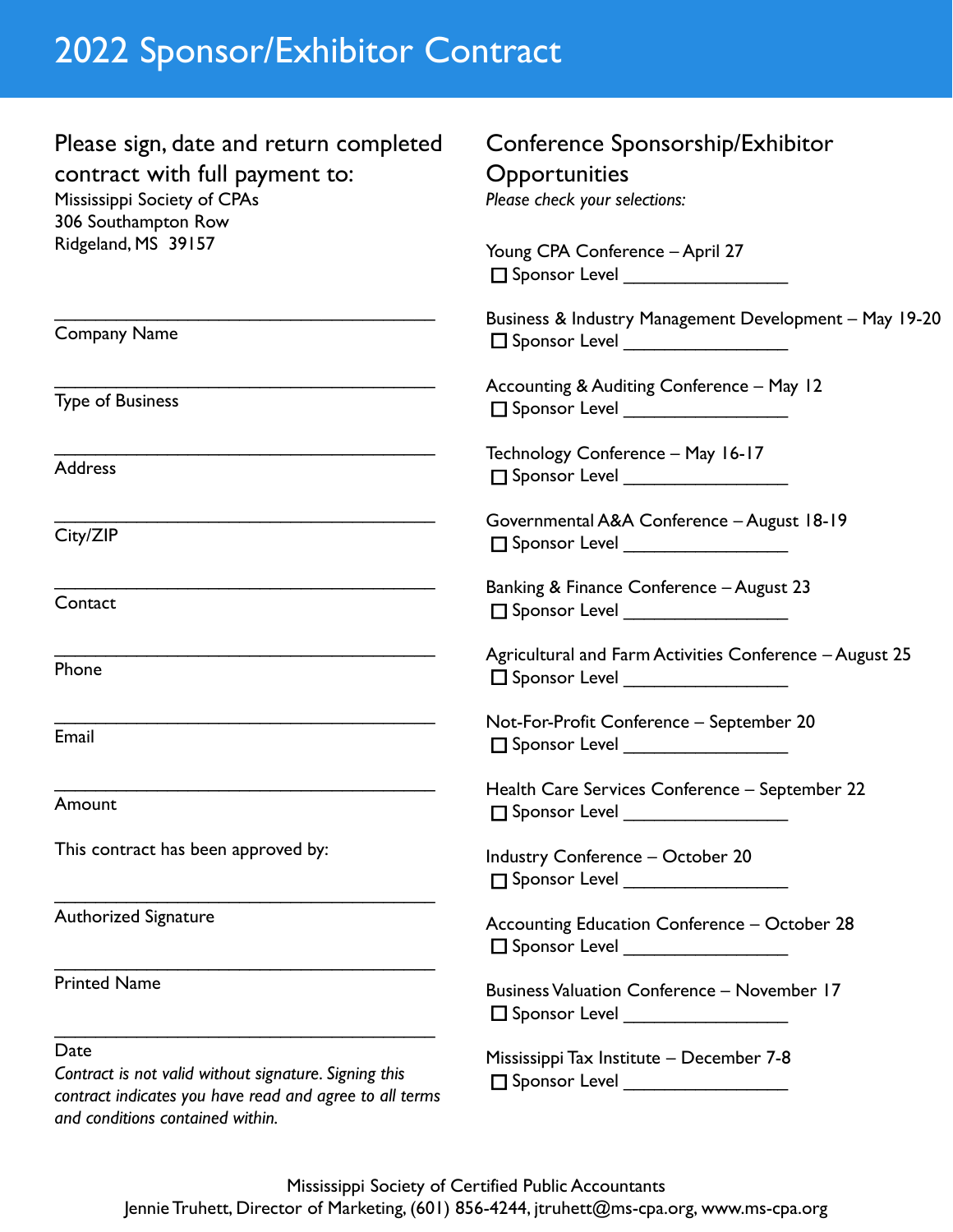# Advertising Specifications

The MSCPA Newsletter is the official publication of the MSCPA, published in print and digital versions 10 times a year (November/December and January/February combined issues) and provides information about activities, members, upcoming events, and news and developments in the profession. Circulation: \$2,700+

Ads should be submitted to  $\frac{i\pi}{2}$  truhett  $\frac{2m}{2}$  cpa.org by the 15<sup>th</sup> of the month prior to month of publication. To reserve your ad space, complete the display advertising contract.



#### MSCPA Newsletter Display Ad Rates (includes full color)

|            |                                   | 1X    | 3X  | 6X  | <b>10X</b> |
|------------|-----------------------------------|-------|-----|-----|------------|
| Full page  | 7.5 x 9.625                       | \$535 | 485 | 435 | 400        |
| $1/2$ page | $7.5 \times 4.75$                 | \$350 | 320 | 290 | 275        |
| $1/3$ page | $7.5 \times 3.5$<br>2.375 x 9.625 | \$245 | 225 | 205 | 190        |

#### Black and white - \$75 discount

#### Classified Advertising

Need to fill a position at your organization? Looking to buy or sell a firm? Want to promote your practice? Get the word out through the classifieds in the MSCPA Newsletter. Pricing per issue:

Members: \$0.25 per word with a \$25 minimum purchase.

Non-members: \$0.50 per word with a \$50 minimum purchase.

Deadlines are the 15<sup>th</sup> of the month prior to the month of publication. You will be invoiced following publication. Send your ad copy in a Word document to Jennie Truhett,  $itruhett@ms-cpa.org.$  For classified advertising, please complete the classified advertising contract.

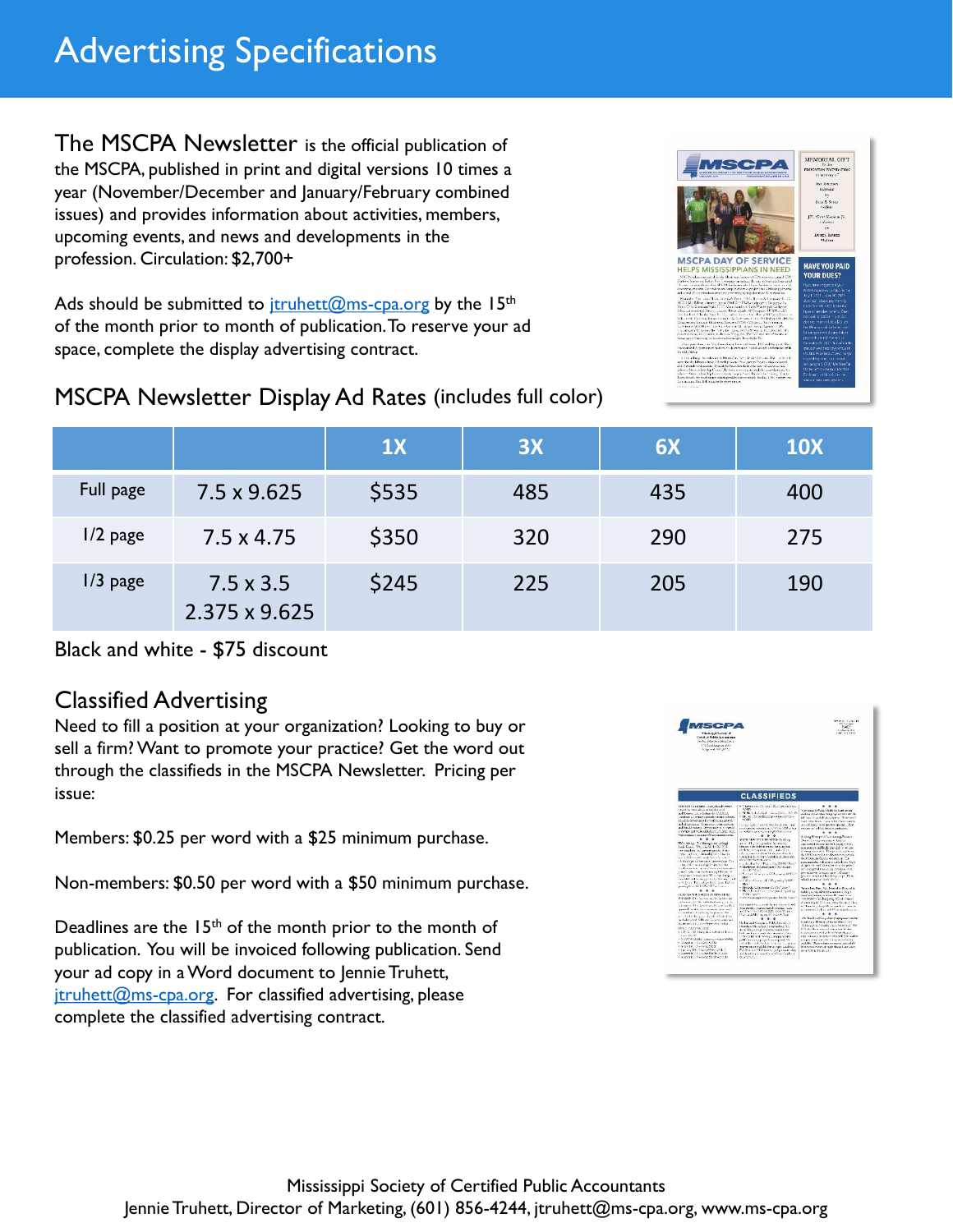## The MSCPA Continuing Professional Education

(CPE) Catalog is a popular resource and contains information on our 400+ courses. Members look for this handy publication to make final decisions about their CPE selection for the year. Circulation: \$2,700+

Ads should be submitted to  $\frac{i\text{truhett}(\mathcal{Q})}{\text{ms-cpa.org}}$  by March 1. To reserve your ad space, complete the display advertising contract.

### MSCPA CPE Catalog Display Ad Rates

|                              |                    | <b>1X</b> |
|------------------------------|--------------------|-----------|
| 4C Full page (inside covers) | $7.5 \times 9.625$ | \$750     |
| <b>BW Full page</b>          | 7.5 x 9.625        | \$650     |



### Bonus Exposure for Print Advertisers

MSCPA Newsletter and CPE Catalog print advertisers enjoy double the exposure when published online. Each issue is archived on our website – giving you an unlimited number of views and a lasting reach.

### Career Center

Whether you're looking for a seasoned CPA or a summer intern, your ad in MSCPA's Career Center will put you in front of the right people. Visit careers.ms-cpa.org for details.